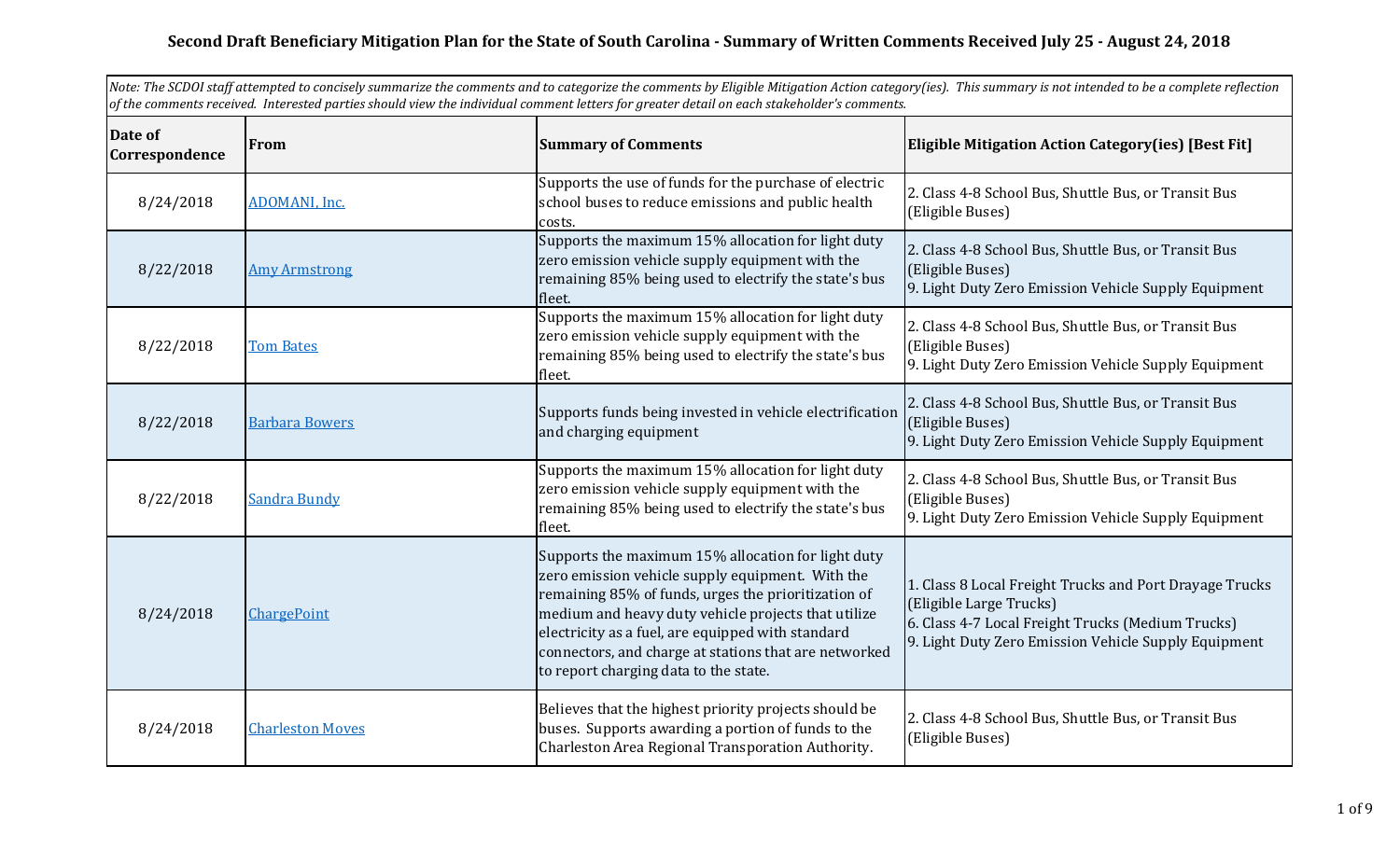| Date of<br>Correspondence | <b>From</b>             | <b>Summary of Comments</b>                                                                                                                                                                                                                                                                                                                                                                                                                                                                                     | <b>Eligible Mitigation Action Category (ies) [Best Fit]</b>                                                                                                                                                         |
|---------------------------|-------------------------|----------------------------------------------------------------------------------------------------------------------------------------------------------------------------------------------------------------------------------------------------------------------------------------------------------------------------------------------------------------------------------------------------------------------------------------------------------------------------------------------------------------|---------------------------------------------------------------------------------------------------------------------------------------------------------------------------------------------------------------------|
| 8/24/2018                 | <b>Clean Energy</b>     | Requesting that the 10% allocation for other eligible<br>mitigation projects to be set aside for an alternative<br>fuel vehicle grant program. Suggests restricting grant<br>amounts for private sector vehicles to a percentage of<br>the total vehicle cost.                                                                                                                                                                                                                                                 | 1. Class 8 Local Freight Trucks and Port Drayage Trucks<br>(Eligible Large Trucks)<br>2. Class 4-8 School Bus, Shuttle Bus, or Transit Bus<br>(Eligible Buses)<br>6. Class 4-7 Local Freight Trucks (Medium Trucks) |
| 8/22/2018                 | <b>Elaine Cooper</b>    | Supports the maximum 15% allocation for light duty<br>zero emission vehicle supply equipment with the<br>remaining 85% being used to electrify the state's bus<br>fleet.                                                                                                                                                                                                                                                                                                                                       | 2. Class 4-8 School Bus, Shuttle Bus, or Transit Bus<br>(Eligible Buses)<br>9. Light Duty Zero Emission Vehicle Supply Equipment                                                                                    |
| 8/22/2018                 | <b>Kenneth Crowe</b>    | Supports the maximum 15% allocation for light duty<br>zero emission vehicle supply equipment with the<br>remaining 85% being used to electrify the state's bus<br>fleet.                                                                                                                                                                                                                                                                                                                                       | 2. Class 4-8 School Bus, Shuttle Bus, or Transit Bus<br>(Eligible Buses)<br>9. Light Duty Zero Emission Vehicle Supply Equipment                                                                                    |
| 8/22/2018                 | <b>Catherine Dickie</b> | Supports the maximum 15% allocation for light duty<br>zero emission vehicle supply equipment with the<br>remaining 85% being used to electrify the state's bus<br>fleet.                                                                                                                                                                                                                                                                                                                                       | 2. Class 4-8 School Bus, Shuttle Bus, or Transit Bus<br>(Eligible Buses)<br>9. Light Duty Zero Emission Vehicle Supply Equipment                                                                                    |
| 8/22/2018                 | <b>Erin Didyoung</b>    | Supports the maximum 15% allocation for light duty<br>zero emission vehicle supply equipment with the<br>remaining 85% being used to electrify the state's bus<br>fleet.                                                                                                                                                                                                                                                                                                                                       | 2. Class 4-8 School Bus, Shuttle Bus, or Transit Bus<br>(Eligible Buses)<br>9. Light Duty Zero Emission Vehicle Supply Equipment                                                                                    |
| 8/24/2018                 | <b>Duke Energy</b>      | Supports the maximum 15% allocation for light duty<br>zero emission vehicle supply equipment. Urges the<br>consideration of electric buses as a replacement option<br>for the school, shuttle, and transit bus category.<br>Company is exploring opportunities for utility funding<br>of electric buses which would potentially provide a<br>cost share to electric bus deployments funded by the<br>Trust to bring the upfront cost of electric school buses<br>closer to the level of standard diesel buses. | 2. Class 4-8 School Bus, Shuttle Bus, or Transit Bus<br>(Eligible Buses)<br>9. Light Duty Zero Emission Vehicle Supply Equipment                                                                                    |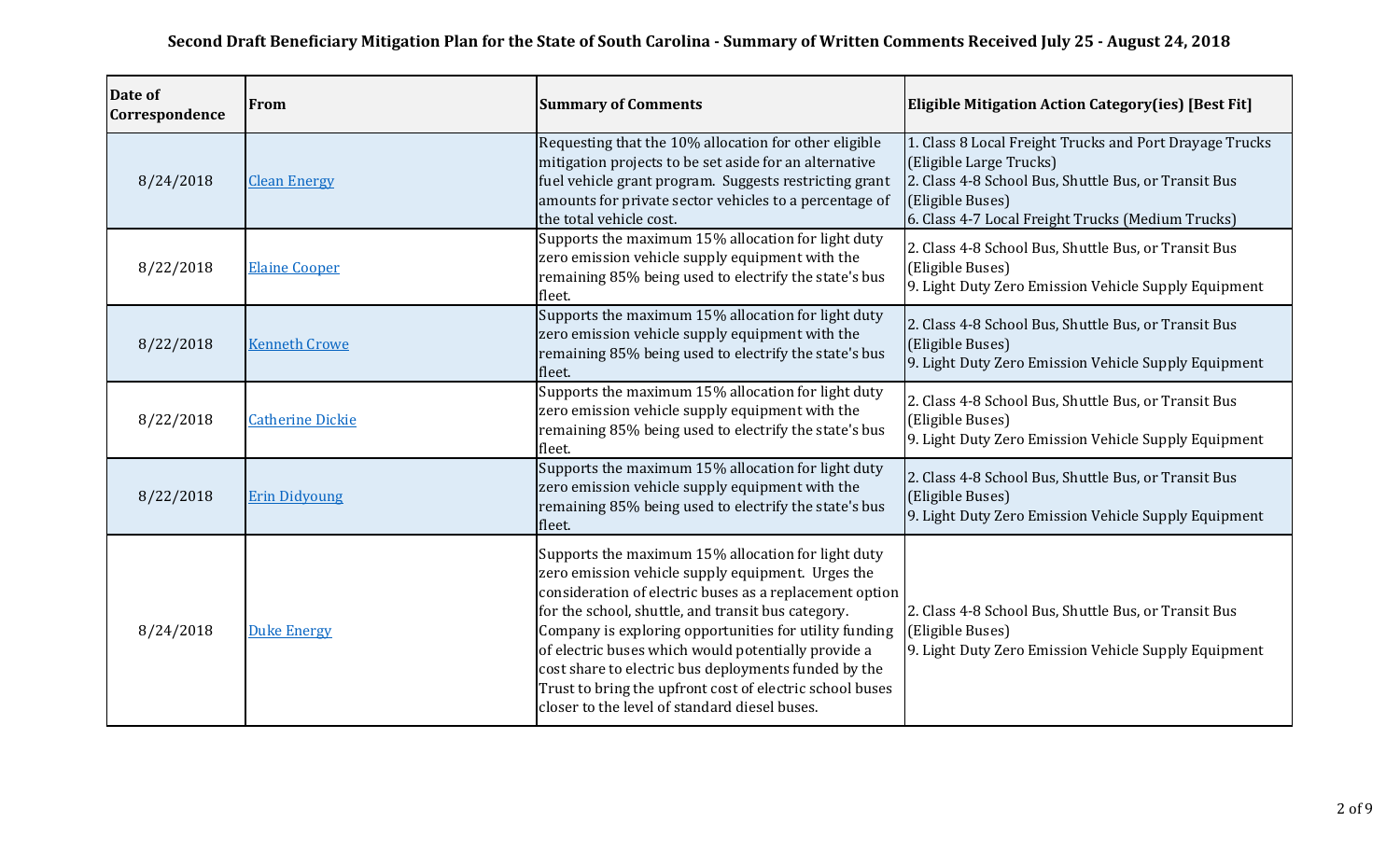| Date of<br>Correspondence | From                      | <b>Summary of Comments</b>                                                                                                                                                                                                                                                                                                                                                                                                                                                                                                 | <b>Eligible Mitigation Action Category (ies) [Best Fit]</b>                                                                      |
|---------------------------|---------------------------|----------------------------------------------------------------------------------------------------------------------------------------------------------------------------------------------------------------------------------------------------------------------------------------------------------------------------------------------------------------------------------------------------------------------------------------------------------------------------------------------------------------------------|----------------------------------------------------------------------------------------------------------------------------------|
| 8/22/2018                 | <b>Brooke Durham</b>      | Supports the maximum 15% allocation for light duty<br>zero emission vehicle supply equipment with the<br>remaining 85% being used to electrify the state's bus<br>fleet.                                                                                                                                                                                                                                                                                                                                                   | 2. Class 4-8 School Bus, Shuttle Bus, or Transit Bus<br>(Eligible Buses)<br>9. Light Duty Zero Emission Vehicle Supply Equipment |
| 8/22/2018                 | <b>Cassandra Fralix</b>   | Supports the maximum 15% allocation for light duty<br>zero emission vehicle supply equipment with the<br>remaining 85% being used to electrify the state's bus<br>fleet.                                                                                                                                                                                                                                                                                                                                                   | 2. Class 4-8 School Bus, Shuttle Bus, or Transit Bus<br>(Eligible Buses)<br>9. Light Duty Zero Emission Vehicle Supply Equipment |
| 8/24/2018                 | <b>General Motors LLC</b> | Urges that at least 10% of funds be allocated for light<br>duty zero emission vehicle supply equipment. State<br>should commit to developing a strategy for EV charging<br>deployment statewide and to a corresponding<br>investment in a charging infrastructure network.<br>Prioritize key infrastructure needs as follows: (1)<br>highway corridor DC fast-charging; (2) workplace<br>charging; (3) multi-unit dwelling charging; (4) public<br>EV charging at key destinations; and (5)urban core DC<br>fast-charging. | 9. Light Duty Zero Emission Vehicle Supply Equipment                                                                             |
| 8/22/2018                 | <b>Grace Gifford</b>      | Supports the maximum 15% allocation for light duty<br>zero emission vehicle supply equipment with the<br>remaining 85% being used to electrify the state's bus<br>fleet.                                                                                                                                                                                                                                                                                                                                                   | 2. Class 4-8 School Bus, Shuttle Bus, or Transit Bus<br>(Eligible Buses)<br>9. Light Duty Zero Emission Vehicle Supply Equipment |
| 8/22/2018                 | <b>Steve Gilbert</b>      | Supports the maximum 15% allocation for light duty<br>zero emission vehicle supply equipment with the<br>remaining 85% being used to electrify the state's bus<br>fleet.                                                                                                                                                                                                                                                                                                                                                   | 2. Class 4-8 School Bus, Shuttle Bus, or Transit Bus<br>(Eligible Buses)<br>9. Light Duty Zero Emission Vehicle Supply Equipment |
| 8/22/2018                 | <b>Charles Goldman</b>    | Supports the maximum 15% allocation for light duty<br>zero emission vehicle supply equipment with the<br>remaining 85% being used to electrify the state's bus<br>fleet.                                                                                                                                                                                                                                                                                                                                                   | 2. Class 4-8 School Bus, Shuttle Bus, or Transit Bus<br>(Eligible Buses)<br>9. Light Duty Zero Emission Vehicle Supply Equipment |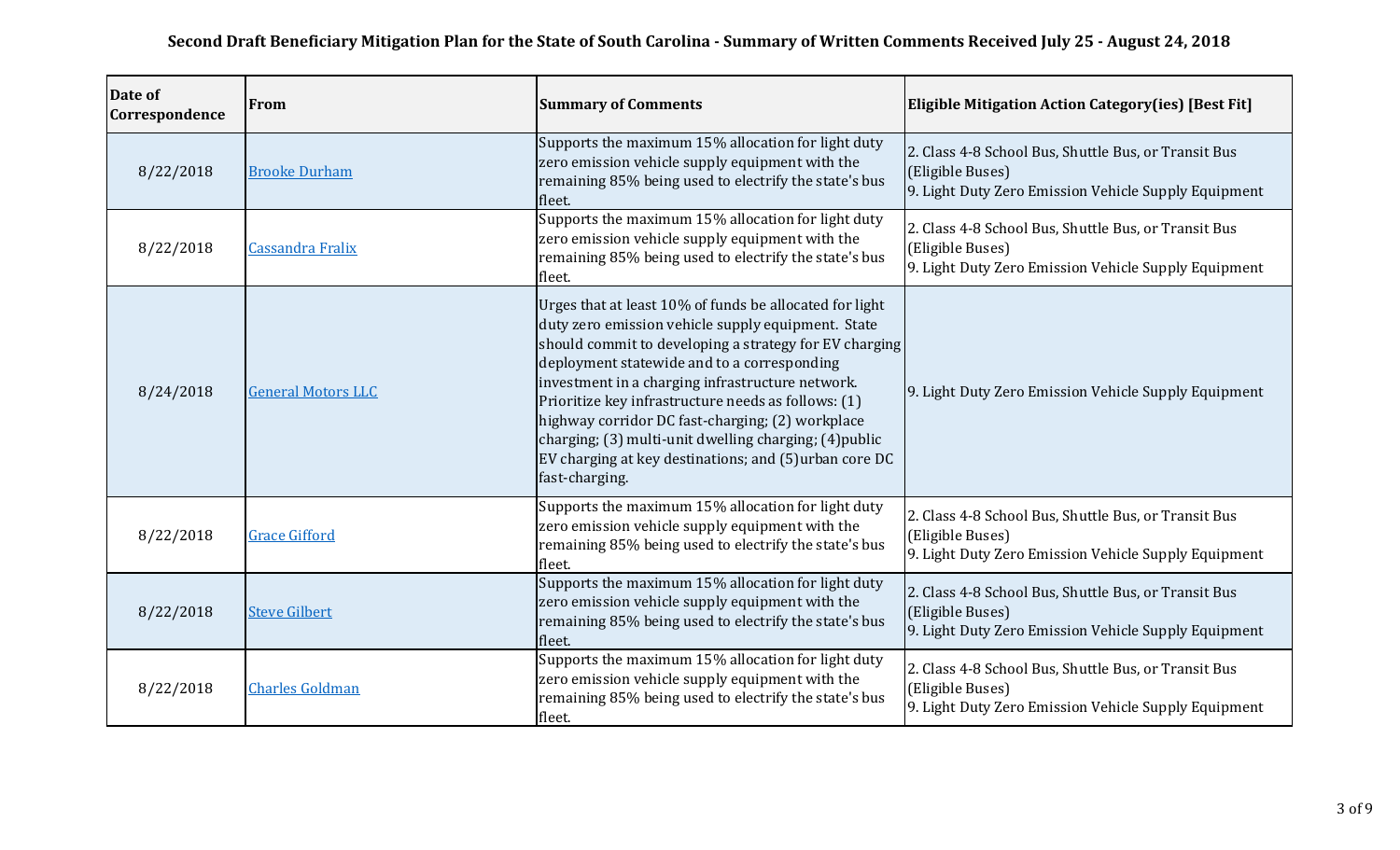| Date of<br>Correspondence | From                                                                                                             | <b>Summary of Comments</b>                                                                                                                                                                                                                                                                                                           | <b>Eligible Mitigation Action Category(ies) [Best Fit]</b>                                                                       |
|---------------------------|------------------------------------------------------------------------------------------------------------------|--------------------------------------------------------------------------------------------------------------------------------------------------------------------------------------------------------------------------------------------------------------------------------------------------------------------------------------|----------------------------------------------------------------------------------------------------------------------------------|
| 8/23/2018                 | <b>Mark Gould</b>                                                                                                | Supports the maximum 15% allocation for light duty<br>zero emission vehicle supply equipment with the<br>remaining 85% being used to electrify the state's bus<br>fleet.                                                                                                                                                             | 2. Class 4-8 School Bus, Shuttle Bus, or Transit Bus<br>(Eligible Buses)<br>9. Light Duty Zero Emission Vehicle Supply Equipment |
| 8/24/2018                 | Greenlots                                                                                                        | Encourages the allocation of the full 15% allowable<br>toward light duty electric vehicle charging<br>infrastructure. States these funds should be used to<br>build a network of DC fast chargers to address range<br>anxiety and barriers to electric vehicle adoption.                                                             | 9. Light Duty Zero Emission Vehicle Supply Equipment                                                                             |
| 8/22/2018                 | <b>Carolyn Grothaus</b>                                                                                          | Supports the maximum 15% allocation for light duty<br>zero emission vehicle supply equipment with the<br>remaining 85% being used to electrify the state's bus<br>fleet.                                                                                                                                                             | 2. Class 4-8 School Bus, Shuttle Bus, or Transit Bus<br>(Eligible Buses)<br>9. Light Duty Zero Emission Vehicle Supply Equipment |
| 8/24/2018                 | <b>Christopher Hall (The Whitney Slater)</b><br>Foundation, New Alpha CDC, and Kingdom<br><b>Living Temple</b> ) | Objects to the 0-10% allocation for light duty zero<br>emission vehicle supply equipment; supports the<br>maximum 15% allocation instead. Asks that funds be<br>allocated for people of color and low income<br>communitites and that the replacement of existing<br>diesel buses with zero emission buses be further<br>emphasized. | 2. Class 4-8 School Bus, Shuttle Bus, or Transit Bus<br>(Eligible Buses)<br>9. Light Duty Zero Emission Vehicle Supply Equipment |
| 8/22/2018                 | Victoria Henson                                                                                                  | Supports the maximum 15% allocation for light duty<br>zero emission vehicle supply equipment with the<br>remaining 85% being used to electrify the state's bus<br>fleet.                                                                                                                                                             | 2. Class 4-8 School Bus, Shuttle Bus, or Transit Bus<br>(Eligible Buses)<br>9. Light Duty Zero Emission Vehicle Supply Equipment |
| 8/22/2018                 | <b>Marshal Hines</b>                                                                                             | Supports the maximum 15% allocation for light duty<br>zero emission vehicle supply equipment with the<br>remaining 85% being used to electrify the state's bus<br>fleet.                                                                                                                                                             | 2. Class 4-8 School Bus, Shuttle Bus, or Transit Bus<br>(Eligible Buses)<br>9. Light Duty Zero Emission Vehicle Supply Equipment |
| 8/22/2018                 | <b>Jennifer Horton</b>                                                                                           | Supports the maximum 15% allocation for light duty<br>zero emission vehicle supply equipment with the<br>remaining 85% being used to electrify the state's bus<br>fleet.                                                                                                                                                             | 2. Class 4-8 School Bus, Shuttle Bus, or Transit Bus<br>(Eligible Buses)<br>9. Light Duty Zero Emission Vehicle Supply Equipment |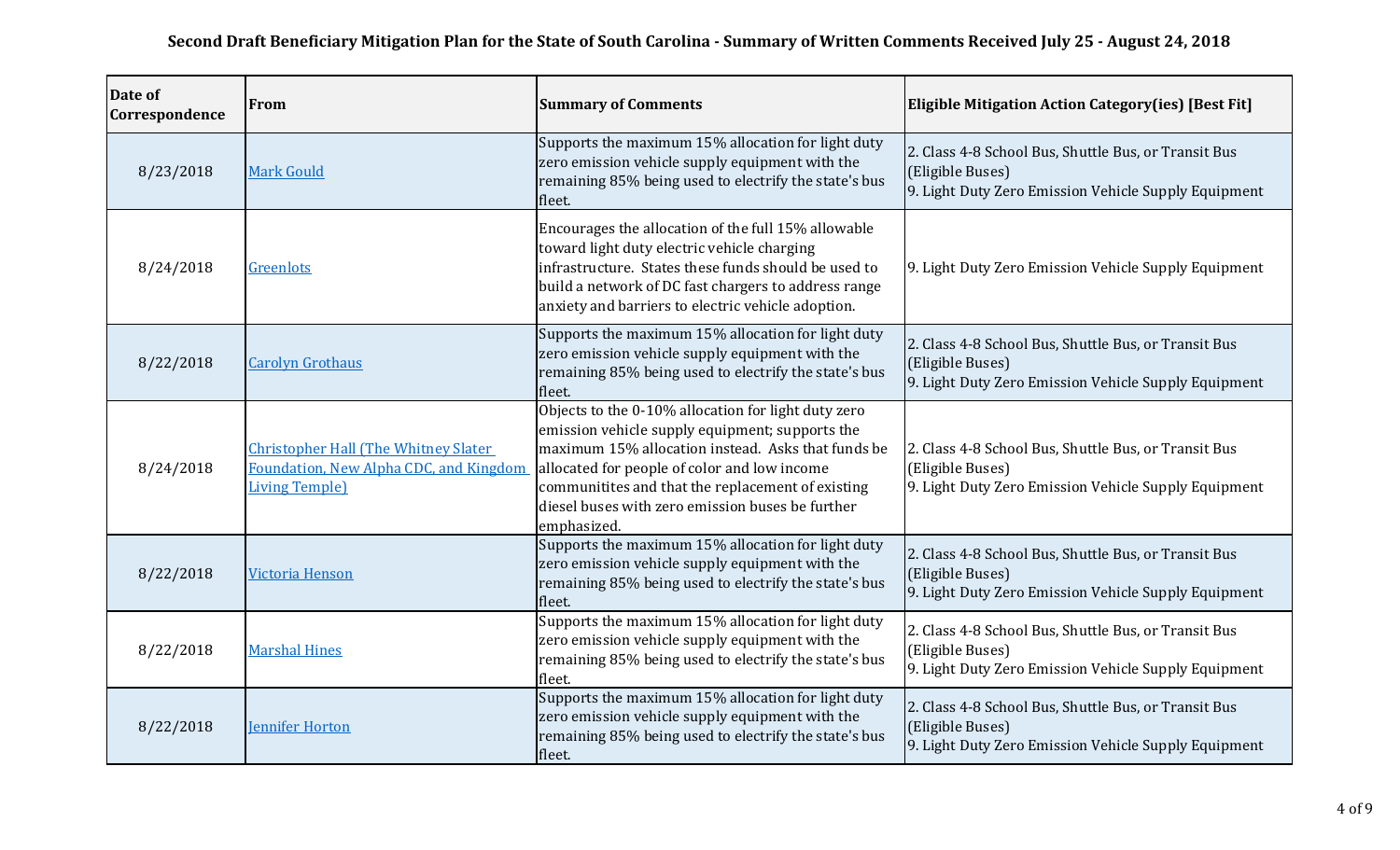| Date of<br>Correspondence | From                                    | <b>Summary of Comments</b>                                                                                                                                                                                                                                                                                                                                                                                                                                                                                                                        | <b>Eligible Mitigation Action Category(ies) [Best Fit]</b>                                                                                                                                                                                  |
|---------------------------|-----------------------------------------|---------------------------------------------------------------------------------------------------------------------------------------------------------------------------------------------------------------------------------------------------------------------------------------------------------------------------------------------------------------------------------------------------------------------------------------------------------------------------------------------------------------------------------------------------|---------------------------------------------------------------------------------------------------------------------------------------------------------------------------------------------------------------------------------------------|
| 8/22/2018                 | <b>Linda Horton</b>                     | Supports the maximum 15% allocation for light duty<br>zero emission vehicle supply equipment with the<br>remaining 85% being used to electrify the state's bus<br>fleet.                                                                                                                                                                                                                                                                                                                                                                          | 2. Class 4-8 School Bus, Shuttle Bus, or Transit Bus<br>(Eligible Buses)<br>9. Light Duty Zero Emission Vehicle Supply Equipment                                                                                                            |
| 8/24/2018                 | <b>Tom Howell</b>                       | Supports the maximum 15% allocation for light duty<br>zero emission vehicle supply equipment with the<br>remaining 85% being used to electrify the state's bus<br>fleet.                                                                                                                                                                                                                                                                                                                                                                          | 2. Class 4-8 School Bus, Shuttle Bus, or Transit Bus<br>(Eligible Buses)<br>9. Light Duty Zero Emission Vehicle Supply Equipment                                                                                                            |
| 8/1/2018                  | MedicAire, LLC                          | Use funds for Medidocks to advance<br>ambulance/emergency vehicle idle reduction.                                                                                                                                                                                                                                                                                                                                                                                                                                                                 | 10. Diesel Emission Reduction Act (DERA) Eligible<br>Projects                                                                                                                                                                               |
| 8/22/2018                 | <b>Jennifer Miller</b>                  | Supports the maximum 15% allocation for light duty<br>zero emission vehicle supply equipment with the<br>remaining 85% being used to electrify the state's bus<br>fleet.                                                                                                                                                                                                                                                                                                                                                                          | 2. Class 4-8 School Bus, Shuttle Bus, or Transit Bus<br>(Eligible Buses)<br>9. Light Duty Zero Emission Vehicle Supply Equipment                                                                                                            |
| 8/23/2018                 | <b>Johanna Miller</b>                   | Supports the maximum 15% allocation for light duty<br>zero emission vehicle supply equipment with the<br>remaining 85% being used to electrify the state's bus<br>fleet.                                                                                                                                                                                                                                                                                                                                                                          | 2. Class 4-8 School Bus, Shuttle Bus, or Transit Bus<br>(Eligible Buses)<br>9. Light Duty Zero Emission Vehicle Supply Equipment                                                                                                            |
| 8/22/2018                 | <b>Natural Gas Vehicles for America</b> | Believes that natural gas vehicles offer the best<br>solutions to reduce the most NO <sub>x</sub> for the least cost.<br>Recommends considering a funding framework that<br>would create parity among alternative fuel types. Asks<br>that a portion of funding be allocated at the beginning<br>of the BMP to replace higher emission heavy duty<br>diesel trucks. Suggest alternative requirements<br>relating to scrapping/replacing vehicles and use of<br>Argonne National Laboratory's AFLEET or HDVEC tool<br>to calculate emissions data. | 1. Class 8 Local Freight Trucks and Port Drayage Trucks<br>(Eligible Large Trucks)<br>2. Class 4-8 School Bus, Shuttle Bus, or Transit Bus<br>(Eligible Buses)<br>3. Freight Switchers<br>6. Class 4-7 Local Freight Trucks (Medium Trucks) |
| 8/22/2018                 | <b>Jane Ochsenbein</b>                  | Supports the maximum 15% allocation for light duty<br>zero emission vehicle supply equipment with the<br>remaining 85% being used to electrify the state's bus<br>fleet.                                                                                                                                                                                                                                                                                                                                                                          | 2. Class 4-8 School Bus, Shuttle Bus, or Transit Bus<br>(Eligible Buses)<br>9. Light Duty Zero Emission Vehicle Supply Equipment                                                                                                            |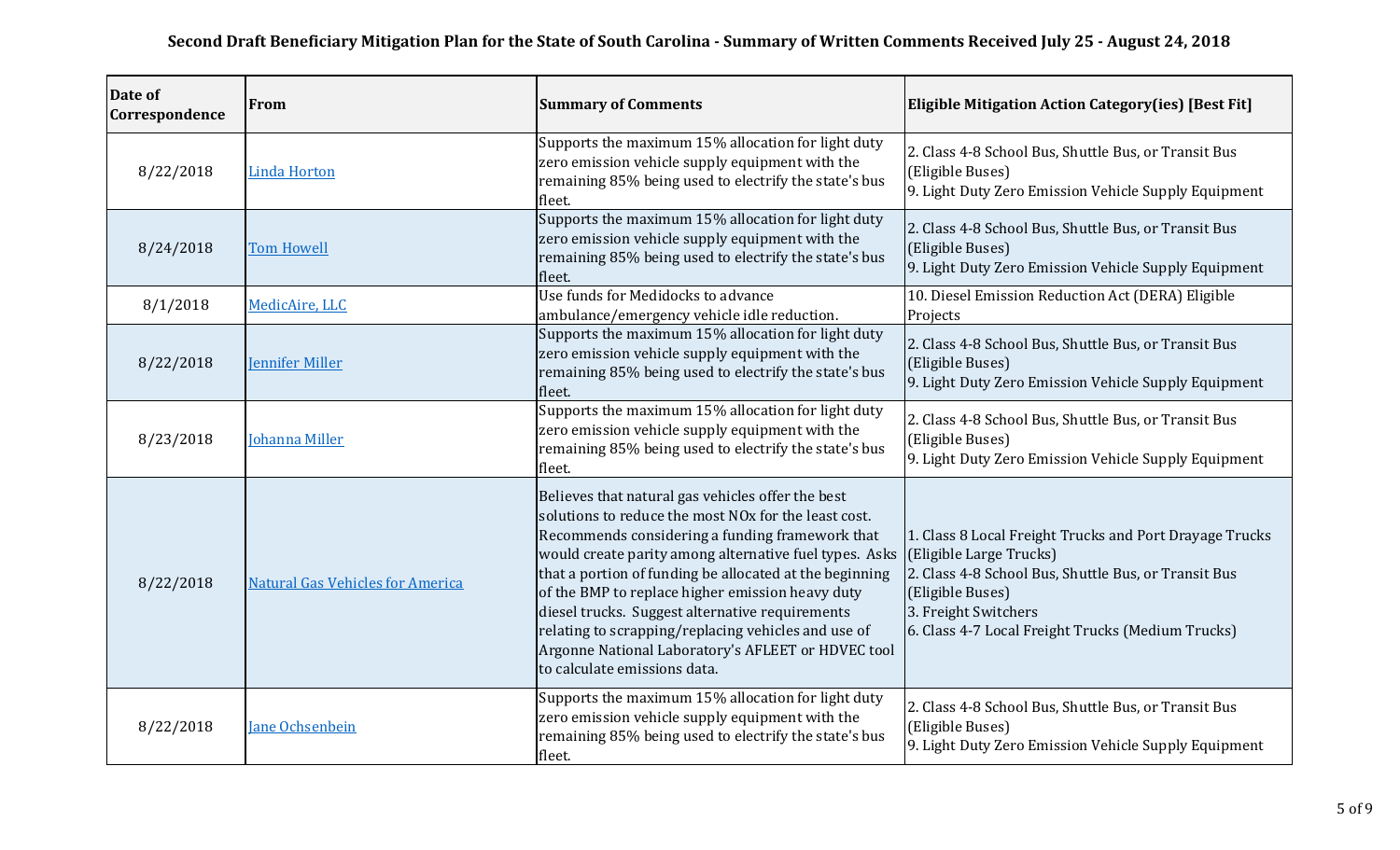| Date of<br>Correspondence | From                                                                                                        | <b>Summary of Comments</b>                                                                                                                                                                                                                                                                                                                                                                                                                                          | <b>Eligible Mitigation Action Category (ies) [Best Fit]</b>                                                                      |
|---------------------------|-------------------------------------------------------------------------------------------------------------|---------------------------------------------------------------------------------------------------------------------------------------------------------------------------------------------------------------------------------------------------------------------------------------------------------------------------------------------------------------------------------------------------------------------------------------------------------------------|----------------------------------------------------------------------------------------------------------------------------------|
| 8/22/2018                 | <b>Paul Palmer</b>                                                                                          | Supports the maximum 15% allocation for light duty<br>zero emission vehicle supply equipment with the<br>remaining 85% being used to electrify the state's bus<br>fleet.                                                                                                                                                                                                                                                                                            | 2. Class 4-8 School Bus, Shuttle Bus, or Transit Bus<br>(Eligible Buses)<br>9. Light Duty Zero Emission Vehicle Supply Equipment |
| 8/14/2018                 | Fred Payne (Greenville County Council and<br><b>Board Member of the Carolinas Alliance 4</b><br>Innovation) | Encouraging consideration of a mutli-pronged zero<br>emission vehicle pilot project in Greenville County<br>involving shuttle, transit, and school buses. Asking that 2. Class 4-8 School Bus, Shuttle Bus, or Transit Bus<br>15% of funding be used for light duty zero emission<br>emission technology as opposed to near zero emission<br>technology.                                                                                                            | (Eligible Buses)<br>vehicle supply equipment. Urging the purchase of zero [9. Light Duty Zero Emission Vehicle Supply Equipment  |
| 7/30/2018                 | Proterra                                                                                                    | Strongly supports recommended funding allocation of<br>80% to 100% for the replacement of class 4-8 school,<br>shuttle, and transit buses. Urges that funds only be<br>used to purchase zero emission, battery-electric school<br>and transit buses. Requests that 25% of total funding<br>be used for a public transit bus replacement program.<br>Recommends that the funding plan focus on the<br>replacement of current buses with new zero emissions<br>buses. | 2. Class 4-8 School Bus, Shuttle Bus, or Transit Bus<br>(Eligible Buses)                                                         |
| 8/22/2018                 | <b>Sharon Reilly</b>                                                                                        | Supports the maximum 15% allocation for light duty<br>zero emission vehicle supply equipment with the<br>remaining 85% being used to electrify the state's bus<br>fleet.                                                                                                                                                                                                                                                                                            | 2. Class 4-8 School Bus, Shuttle Bus, or Transit Bus<br>(Eligible Buses)<br>9. Light Duty Zero Emission Vehicle Supply Equipment |
| 8/24/2018                 | <b>Norm Sharp</b>                                                                                           | Supports the maximum 15% allocation for light duty<br>zero emission vehicle supply equipment. Recommends 2. Class 4-8 School Bus, Shuttle Bus, or Transit Bus<br>using remaining funds to prioritize increasing electric<br>truck, bus, and port equipment fleets, specifically<br>electric transit and school buses with no funds invested 9. Light Duty Zero Emission Vehicle Supply Equipment<br>in new diesel or natural gas vehicles.                          | (Eligible Buses)<br>8. Forklifts and Port Cargo Handling Equipment                                                               |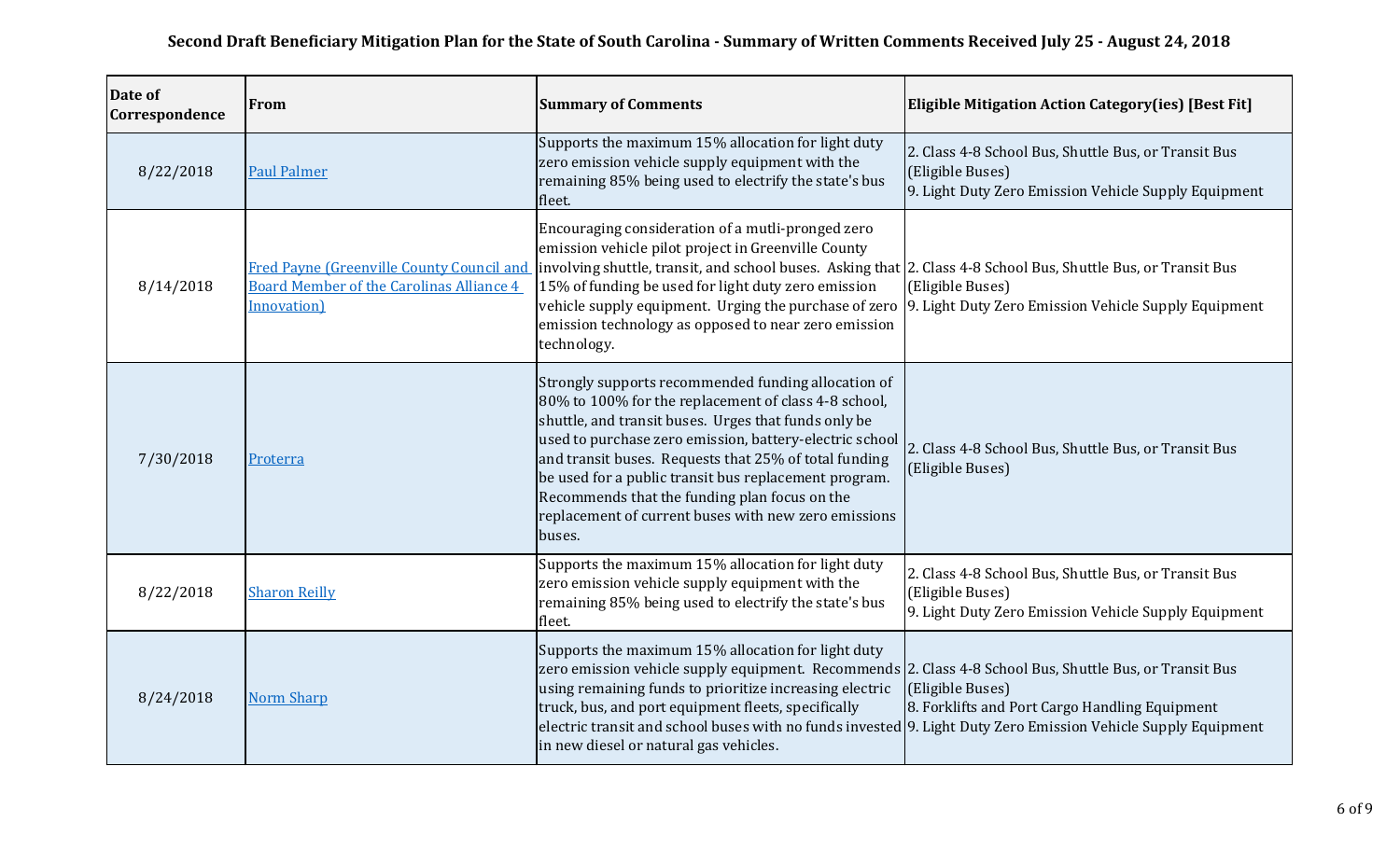| Date of<br>Correspondence | From                                         | <b>Summary of Comments</b>                                                                                                                                                                                                                                             | <b>Eligible Mitigation Action Category(ies) [Best Fit]</b>                                                                       |
|---------------------------|----------------------------------------------|------------------------------------------------------------------------------------------------------------------------------------------------------------------------------------------------------------------------------------------------------------------------|----------------------------------------------------------------------------------------------------------------------------------|
| 8/22/2018                 | <b>Lynn Shealy</b>                           | Supports the maximum 15% allocation for light duty<br>zero emission vehicle supply equipment with the<br>remaining 85% being used to electrify the state's bus<br>fleet.                                                                                               | 2. Class 4-8 School Bus, Shuttle Bus, or Transit Bus<br>(Eligible Buses)<br>9. Light Duty Zero Emission Vehicle Supply Equipment |
| 8/22/2018                 | <b>Samantha Siegel</b>                       | Supports the maximum 15% allocation for light duty<br>zero emission vehicle supply equipment with the<br>remaining 85% being used to electrify the state's bus<br>fleet.                                                                                               | 2. Class 4-8 School Bus, Shuttle Bus, or Transit Bus<br>(Eligible Buses)<br>9. Light Duty Zero Emission Vehicle Supply Equipment |
| 8/24/2018                 | <b>Siemens</b>                               | Supports the maximum 15% allocation for light duty<br>zero emission vehicle supply equipment. Urges that a<br>significant portion of funding be used to replace diesel<br>school buses with electric school buses.                                                     | 2. Class 4-8 School Bus, Shuttle Bus, or Transit Bus<br>(Eligible Buses)<br>9. Light Duty Zero Emission Vehicle Supply Equipment |
| 8/20/2018                 | <b>South Carolina Conservation Coalition</b> | Supports the maximum 15% allocation for the<br>acquisition, installation, operation, and maintenance of 9. Light Duty Zero Emission Vehicle Supply Equipment<br>light duty vehicle charging equipment.                                                                 |                                                                                                                                  |
| 8/22/2018                 | <b>South Carolina Propane Gas Assocation</b> | Concurs with stated funding priorities. States that<br>propane autogas is the best fuel for the operation of all [2. Class 4-8 School Bus, Shuttle Bus, or Transit Bus<br>new school buses purchased to replace the state's<br>aging dirty diesel engine school buses. | (Eligible Buses)                                                                                                                 |
| 8/17/2018                 | <b>Southern Alliance for Clean Energy</b>    | Requesting the maximum 15% allocation for light duty 2. Class 4-8 School Bus, Shuttle Bus, or Transit Bus<br>vehicle charging equipment and that the remaining<br>85% be used for electrification of the state's bus fleet.                                            | (Eligible Buses)<br>9. Light Duty Zero Emission Vehicle Supply Equipment                                                         |
| 8/22/2018                 | <b>Linda Swann</b>                           | Supports the maximum 15% allocation for light duty<br>zero emission vehicle supply equipment with the<br>remaining 85% being used to electrify the state's bus<br>fleet.                                                                                               | 2. Class 4-8 School Bus, Shuttle Bus, or Transit Bus<br>(Eligible Buses)<br>9. Light Duty Zero Emission Vehicle Supply Equipment |
| 8/22/2018                 | <b>Jorge Tamargo</b>                         | Supports the maximum 15% allocation for light duty<br>zero emission vehicle supply equipment with the<br>remaining 85% being used to electrify the state's bus<br>fleet.                                                                                               | 2. Class 4-8 School Bus, Shuttle Bus, or Transit Bus<br>(Eligible Buses)<br>9. Light Duty Zero Emission Vehicle Supply Equipment |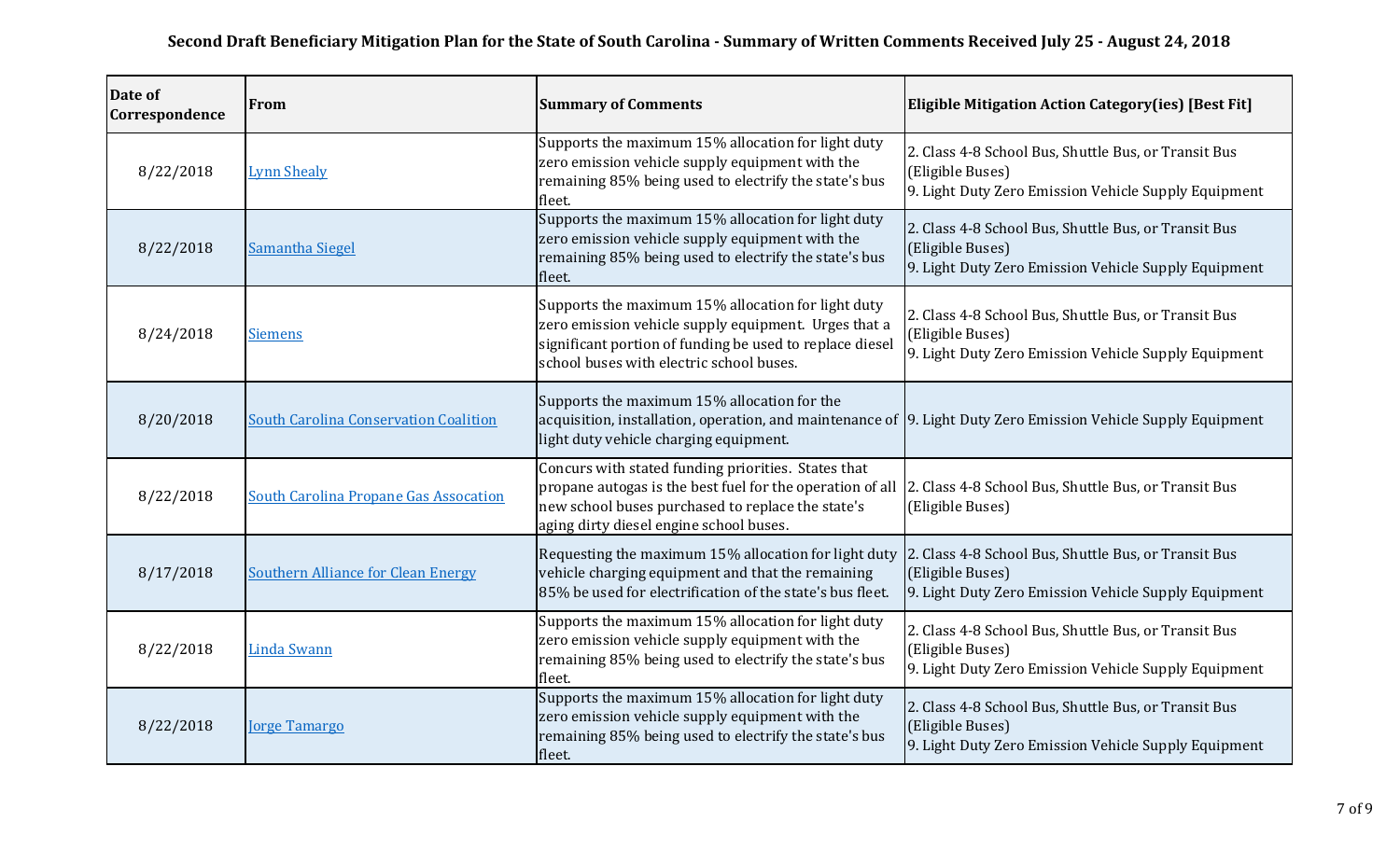| Date of<br>Correspondence | From                                                   | <b>Summary of Comments</b>                                                                                                                                                                                                                                                                                                                                                                                                                                                                                                                                 | <b>Eligible Mitigation Action Category (ies) [Best Fit]</b>                                                                      |
|---------------------------|--------------------------------------------------------|------------------------------------------------------------------------------------------------------------------------------------------------------------------------------------------------------------------------------------------------------------------------------------------------------------------------------------------------------------------------------------------------------------------------------------------------------------------------------------------------------------------------------------------------------------|----------------------------------------------------------------------------------------------------------------------------------|
| 8/23/2018                 | <b>Transportation Association of South</b><br>Carolina | Requests that the definition of non-government<br>entities include but not be limited to private, non-profit<br>organizations that provide public transit services as<br>well as quasi-governmental organizations that provide<br>public transit service and that this be added to the<br>Glossary of Terms. Supports 80-100% allocation for<br>buses. States that VW Settlement funds should be<br>allocated to public transporation agencies as a local<br>match needed to access federal and state funds for new<br>buses to modernize outdated fleets. | 2. Class 4-8 School Bus, Shuttle Bus, or Transit Bus<br>(Eligible Buses)                                                         |
| 8/21/2018                 | <b>U.S. Green Building Council South Carolina</b>      | Supports utilizing the maximum 15% allocation for<br>light duty zero emission vehicle supply equipment.<br>States that a range of 10% to 15% for light duty zero<br>emission vehicle supply equipment would be<br>appropriate. Also supports the proposed 1% allocation<br>limitation for administrative expenses.                                                                                                                                                                                                                                         | 9. Light Duty Zero Emission Vehicle Supply Equipment                                                                             |
| 8/22/2018                 | <b>Joy Vinson</b>                                      | Supports the maximum 15% allocation for light duty<br>zero emission vehicle supply equipment with the<br>remaining 85% being used to electrify the state's bus<br>fleet.                                                                                                                                                                                                                                                                                                                                                                                   | 2. Class 4-8 School Bus, Shuttle Bus, or Transit Bus<br>(Eligible Buses)<br>9. Light Duty Zero Emission Vehicle Supply Equipment |
| 8/22/2018                 | Christine von Kolnitz                                  | Supports the maximum 15% allocation for light duty<br>zero emission vehicle supply equipment with the<br>remaining 85% being used to electrify the state's bus<br>fleet.                                                                                                                                                                                                                                                                                                                                                                                   | 2. Class 4-8 School Bus, Shuttle Bus, or Transit Bus<br>(Eligible Buses)<br>9. Light Duty Zero Emission Vehicle Supply Equipment |
| 8/22/2018                 | <b>Jan Warner</b>                                      | Supports the maximum 15% allocation for light duty<br>zero emission vehicle supply equipment with the<br>remaining 85% being used to electrify the state's bus<br>fleet.                                                                                                                                                                                                                                                                                                                                                                                   | 2. Class 4-8 School Bus, Shuttle Bus, or Transit Bus<br>(Eligible Buses)<br>9. Light Duty Zero Emission Vehicle Supply Equipment |